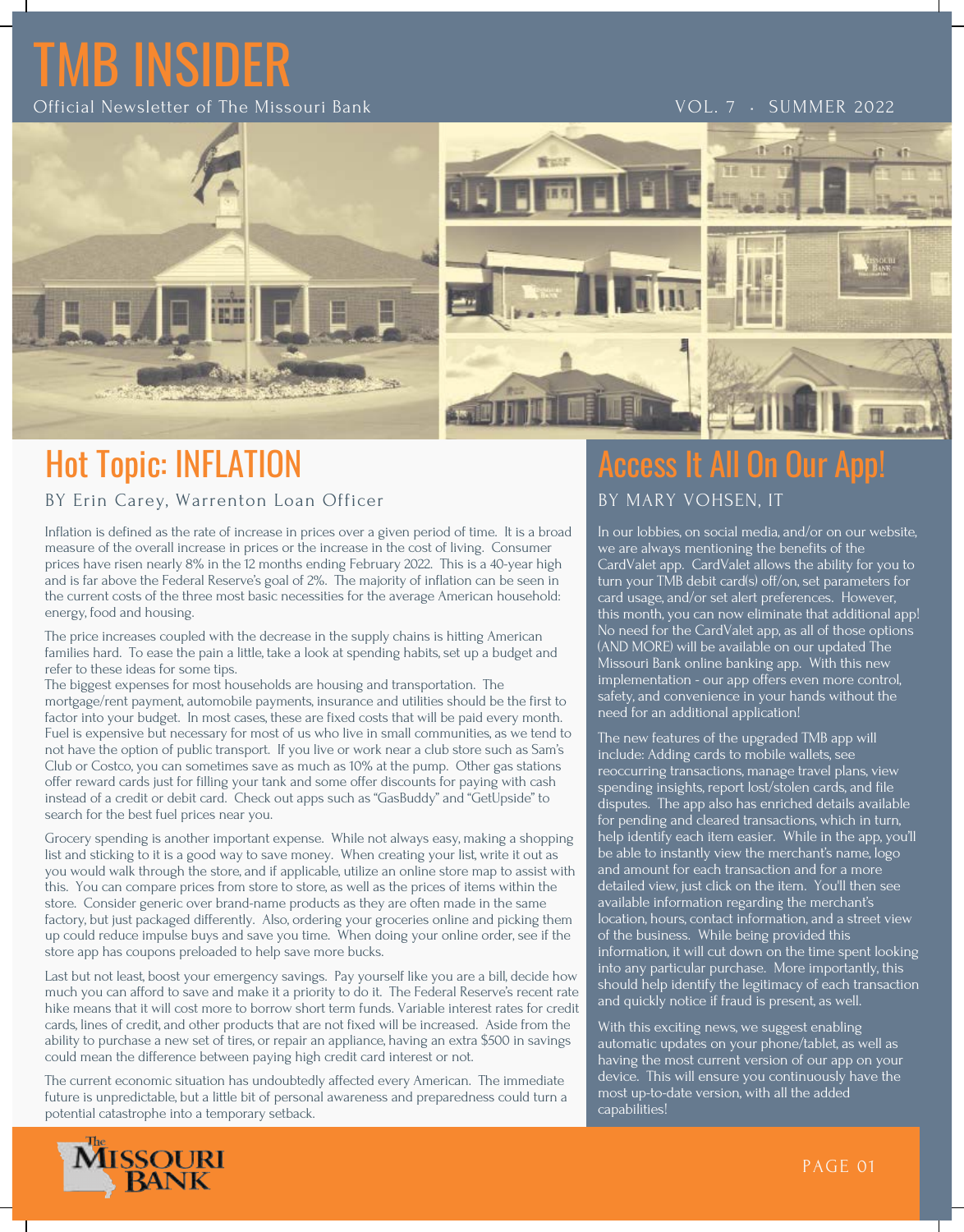## Financial Literacy: Parents As Teachers

BY PAM SCHROEDER, Warrenton Teller BY MELANI MOORE, Marketing

From ABC's and numbers, to how to play sports and good sportsmanship, we teach our children many things as they grow up. One thing that many people overlook is the chance to teach kids the importance of financial responsibility.

With most things in life related to money, it is beneficial to start discussing things such as earning and saving, with your child. You can have these conversations as early as their piggy banks start filling up with birthday money, and coins they've earned from house chores. This is an easy way to introduce them to how valuable money is, especially when they can watch it grow (or disappear if they decide they want to spend it). Coaching them on different ways to earn money is a great idea, also. Allowing your child, the chance to earn money will be one of the best ways to teach them about handling money! A good example, if your little one wants to have a lemonade stand to raise money, encourage it. This is an easy way to strike up a conversation about the choices we make and how essential it is to develop good financial habits that will lead to a better future.

As our kids get older, we should introduce them to the bank. They can take their piggy bank money and place it into a savings account. Usually, these accounts are a great way to teach your child about monitoring their progress and the ability to gain more money through interest. A CD (certificate of deposit) might be a good route to take, as well. CD's basically hold your money for an allotted time and usually earn more interest than a regular savings account. They are a good option for some, however, not everyone. If you can go without touching this money, great, but if not - there is a fee if/when a withdrawal is made before the mature date. Once your child is a certain age, a student checking account is a great way for them to take a real-life approach to learn about debits/credits while paying bills, budgeting, and having money to spend on themselves.

It is important to teach your children why they should be cognitive of their money moves, as financial habits play a huge part in building credit. This is likely to happen when they purchase their first vehicle or try to take out a student loan. They should understand that borrowing money means you have to pay it back, and within a timely manner. If not, it could really hurt their credit score.

Teaching your children about money, at any stage, is going to take time on your part. But if you want your youngster to know how to successfully manage their money when they get older, taking the time now will be worth it.

### "Back-To-School" Word Seek

ART **CAMPUS CHILDREN** CLASSROOM **COLLEGE** CURRICULUM EDUCATION ELEMENTARY ENROLL GRADUATION **GRAMMAR** GYMNASIUM HOMEROOM

HOMEWORK KINDERGARTEN LESSON LIBRARY LUNCH MARKER PAPER PENCIL PRINCIPAL PRIVATE PUBLIC READING RECESS

**SCHEDULE** SCHOLASTIC **SCHOOL** SEMESTER STUDENT SUMMER **TEACHER** TEST **TEXTBOOK** TUITION TUTOR UNIVERSITY WRITING

## Back-To-School Hacks

The start of a new school year is an exciting time, as well as a daunting one…parents of school aged children understand this better than anyone. Below are a few "hacks" or "tips" to, hopefully, make the process a little smoother.

Look on social media for organizations that may do backpack giveaways. In the past, a local church has given away 55 backpacks, for free, to children in our community.

66 -

Make sure the whole family is on the same page by syncing your digital calendars. Update it regularly with holidays, school projects, sports, and/or teacher conferences.

In your child's lunchbox, replace an ice pack with a frozen juice box, fruit pouch, or yogurt. The item will thaw by lunchtime AND keep the other food fresh.

Some cities in Missouri participate in the tax-free weekend for back-to-school items. Tax-free items are not JUST pens, paper, and/or other generic school supplies...it includes computers, clothing (even undergarments) and also disposable diapers!

Implement the kids' back to school bedtime routine up to a week before school starts. Give their bodies some time to adjust to getting up early again.

Write a list of everything that your child needs to do before walking out the door in the mornings. Laminate it and let them check off each item as they've completed it every school day.

M G D N Z L **B B P M G G M I W T V G M V**  $O$  E L U D E H C S R R D M J J R O L W  $\epsilon$  $\sim$ N A R A M M A R G E E V V  $\mathsf{Y}^{\perp}$ R O I U C R E D S F D I L K N P L C E D R B  $H$ I L S E D U C A T I O N A C E M E R  $\mathbf{I}$  $\mathsf{E}$  $\mathsf{s}$  $\overline{D}$ S A K P E C B E M E P UGMA  $\mathbf{r}$  $\mathbf{r}$ L A T A I V G V Q P  $S$   $L$   $L$  $Q - K$  $O$  R  $\epsilon$  $\overline{G}$ M INCLLEPUSPUE  $\mathbf{R}$  $\epsilon$  $H - Y$ L O E N M M C L S I R C S O  $\mathsf{S}$  $O$   $O$   $M$ INGYILAL  $\mathsf{E}$  $\overline{N}$  $\mathbf{M}$  $\mathbf T$  $\vee$ w  $\mathbf{I}$ S R Y R P M T N G O P R R  $\overline{D}$  $\vee$  $\mathsf{F}$  $\kappa$  $\mathbf{R}$ A M O T  $\overline{\mathsf{S}}$  $\mathsf{L}$ P  $Y \times Q$  E A D C R  $\subset$   $\,$  M  $\top$  $\leq$  $\vee$ P B T N  $\overline{R}$  $\mathtt I$  $\vee$ A T E A R  $\cup$  $\,$  K  $0 S$  $\top$ E  $\subset$ Y  $\mathsf{E}% _{\mathsf{H}}\left( \mathsf{E}\right)$ E M  $\mathbf{r}$  $\overline{1}$  $\mathsf{T}$ T I O N R C  $\mathsf{Y}$  $H$  $\mathsf{P}$  $\mathbf I$  $\mathsf z$  $N$  $\Delta$  $H$  $\times$  5 R  $\overline{\mathbf{S}}$  $\epsilon$  $H$  $O L$ A S T I C S Y U M R E COTD  $N$   $D$   $E$ R G A R T E N A B O T D H O D T K R E T S E M E S Z L L F UUEL U M M E R K O O B T X E T L I C T T R KYTISREVINUIRRECTOS  $\mathsf E$ N E R D L I H C D W R I T I N G W F R R

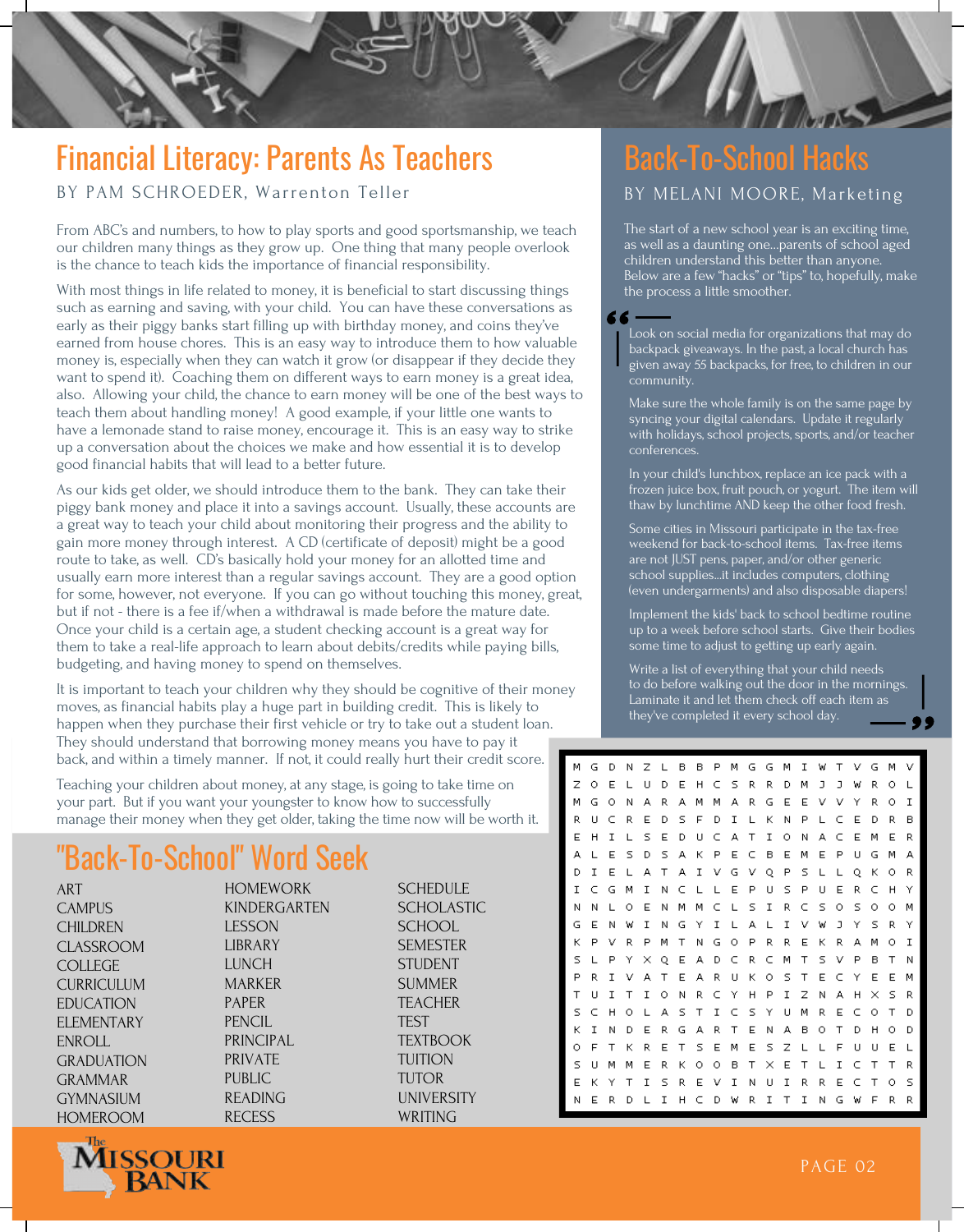## Customer Spotlight

BY JULIE NOAH, Foristell Teller

Hydro Clean is a hometown favorite for all your power washing, window washing, and cleaning needs. Tim Gruettemeyer is a local contractor who has owned and operated Hydro Clean in Foristell for 25 years. Tim's hard work shows clearly behind the

success of this company as Hydro Clean has become very popular in this area.

Hydro Clean is an Eco-friendly company and a trusted name in the power washing industry. They offer a wide variety of professional power washing and window washing services for residential and commercial needs in the Greater St. Louis, St. Charles, Lincoln, and Warren County areas. Hydro Clean's restoration services are practical, professional, and driven by customer satisfaction to deliver consistent, and reliable results. Hydro Clean services include deck and fence cleaning, siding soft wash, roofs, gutters, driveways, and mold/mildew removal that is backed by an 18-month algae-free guarantee. Hydro Clean also offers wood and masonry sealing and staining.

As an owner of a small company, Tim's friendly and caring communication with each customer is reflected in their extraordinary performance of services. Everyone related to the company is sincere about their duties and responsibilities.

Our bank appreciates that dedication to their customers and the community and look forward to continuing our business relationship with Hydro Clean in the future.

## We don't have JUST branches. We have ROOTS too.



Many years before the Smithton location became The

Missouri Bank, it was The Smithton Bank. The Smithton Bank was established 131 years ago in 1891, with its customers coming to the bank by horse and buggy. There was no electricity, bookkeeping was done by pencil and paper, and bank security was either a gun or a baseball bat. There were no telephones or hard roads, and radio was still undreamed of. The heat source was wood or coal, while the air conditioning was done by opening windows. At that time, there was no guarantee that your money that you placed in the bank would be available to you the next day.

Throughout the years, The Smithton Bank had seen many trials and tribulations, the worst being the great depression. During that time many banks did not survive, but the little community in and around Smithton worked together to see that the bank stayed open. In the midst of the turmoil from the depression, the Federal Deposit Insurance Corporation (FDIC), was created by the 1933 Banking Act, in hopes to restore the American Banking System. FDIC is what protects your money today.

Fast forward to 2022 – After a few name changes/owners, the branch still holds a place in the community. With your money secure, hard roads to travel on, and electricity to eliminate the need for pencil and paper, the Smithton branch still allows customers to make deposits or withdrawals without ever having to leave their home community.

In a small town such as Smithton, our business has grown right alongside our customers. The Missouri Bank has always considered our customers to be our partners in business and we appreciate the support they have shown us through our evolution. We look forward to continually grow with you and your families!

Thank you from The Missouri Bank, aka The Smithton Bank





Warrenton 636-456-3441 Wentzville 636-327-4900 660-827-5520 636-673-1430 573-486-3134 660-343-5394 573-777-1000

### Important Dates

Monday, July 4 Independence Day - All Locations Closed Friday, August 26 Women's Equality Day Monday, September 5 Labor Day - All Locations Closed Monday, September 11 Patriot Day Saturday, September 17 Constitution Day (Citizenship Day) Thursday, September 22 Autumn Begins Tuesday, September 27 National Voter Registration Day